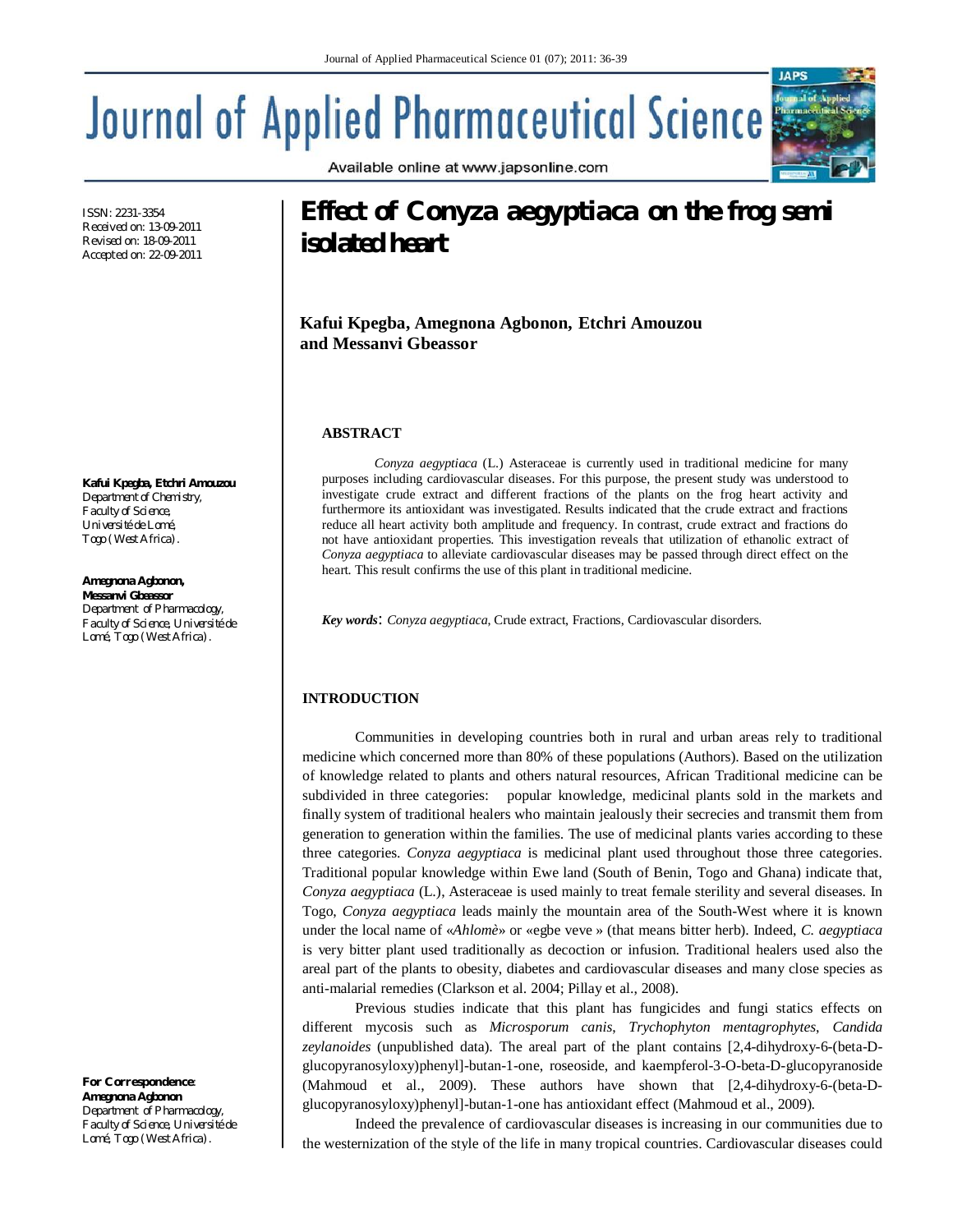result from vascular perturbation through atherosclerosis, heart dysfunction and over production of reactive oxygen species in the human body.

The present study aims to investigation the effect of *C. aegyptiaca* on the activity of the semi-isolated heart and on its antioxidant capacity.

# **MATERIALS AND METHODS**

# **Plant Material**

Arial part of *Conyza aegyptiaca* collected from Danyi in the mountain area of Togo, 200 km northwest of Lomé. Voucher specimen ( $N^{\circ}$  2541) was identified by the Department of Botany at Faculty of Sciences (Université de Lomé -Togo, West Africa). This plant material was washed, cut into the small pieces and dried under air conditioner and reduced to a coarse powder by grinding with a mortar and pestle.

# **Animals**

Animals used in this experiment are *Buffo regularis* (collected on the campus of Universite de Lome and acclimated for two to three weeks) and Wistar rat either sex (provided by the Laboratory of Physiology/Pharmacology of natural substances, Faculty of Sciences, Université de Lomé.

#### **Chemicals**

Ethanol, methanol, n-butanol, dichloromethane, potassium chloride, l'acetylcholine malondialdehyde barbituric acid Chlorure de potassium, sodium chloride. All those chemicals are purchased Sigma-Aldrich or DBH. Solvent used are analytical grade.

# **Extraction and Purification**

The dried powder of the aerial part (50 g) of *Conyza aegyptiaca* was extracted, during a period of 72 hours, with ethanol (95%) at room temperature (50 ml for 5 g plant product). At the end of the extraction period, the mixture was filtered using a funnel fitted with cotton and moreover with filter paper Whatmann N1. The extract was concentrated under vacuum using a rotary evaporator to afford a residue (11.8%). Thin layer chromatography (TLC) was performed on the crude extract with the following solvent system: methanol/dichloromethane (MeOH/CH<sub>2</sub>Cl<sub>2</sub>: 5/95). This preliminary screening has shown that the crude extract contains several compounds comprising polar and non-polar substances. The crude residue was consequently loaded on a silica gel column and eluted with  $MeOH/CH_2Cl_2$  using a gradient from 1/99 to 10/90. Several fractions, indicated as follow: F1, F2, F3, F4, F5, F6 and F7 were collected, and concentrated using the rotary evaporator. The proportions of F1, F2 and F5 are not significant and then are not tested.

### **Heart Perfusion**

The heart of *Buffo regularis* was dissected in situ and the vena cava was connected to the transducer through polyethylene tubing, PE 240 (7451) (OD: .095''; ID: .066'') for recording heart

activity. Preparation was kept for 10 minutes for equilibration during which the organ was perfused with Ringer at room temperature. At the end of equilibration period,  $100 \mu$  of extract or fractions solutions at 10 mg/ml were injected in the vena cava through the catheter and the changes in the heart activity was monitored through amplitude and frequency of the heart. Acetylcholine ( $10^{-7}$  g/ml) and adrenaline ( $10^{-3}$  g/ml) were used as reference substances.

# **Antioxidant assays**

Antioxidant capacity of the crude extract and fractions were evaluated using the 2,2-diphenyl-1-picrylhydrazyl (DPPH) reducing assay as described (McCune and Johns, 2004; Kpegba et al., 2010) and inhibition of malondialdehyde (MDA) formation test (Agbonon et al., 2009). For 2,2-diphenyl-1-picrylhydrazyl assay, 0.25 mL of crude extract or fractions at different concentrations a methanol solution of extract at different concentrations (100 ; 200 ;  $400$ ; 800 et 1600  $\mu$ g/ml) was mixed with 1.5 mL of DPPH at 100 µmol/L. After 10 min, the change in the absorbance was determined at 517 nm and quercetin was used as a positive control. For the inhibition of malondialdehyde assay, the liver of rat was homogenized in 10 mL KCl solution (1.5%). The homogenate was centrifuged at 1107 g for 10 minutes. Malondialdehyde formation (lipid peroxidation) was induced in the supernatant via the addition of hydrogen peroxide and iron sulfate (FeSO<sub>4</sub>) (Agbonon et al., 2009). Crude extract, fractions solutions at 80 µg/mL (final concentration), quercetin  $(32 \text{ µg/mL})$  or distilled water were individually (10µL) added to tubes containing 1 mL of the liver homogenate. This was followed by the addition of 111  $\mu$ L FeSO<sub>4</sub> (1mM) and hydrogen peroxide (1mM) into each tube, respectively. In the other test tubes containing the basal concentration of MDA, 1 mL of homogenate was added to 232 µL of distilled water. The tubes were incubated at room temperature for 4 hours under light conditions. All assays were performed in triplicates.

Lipid peroxidation was determined by measuring malondialdehyde (MDA) concentration in the tissue. The supernatant (200 µL) of liver homogenate, treated as mentioned above, was exposed to 0.6 mL of 1 % phosphoric acid and 1 mL of 1 % thiobarbituric acids and the mixture was heated to 100 °C for 50 min. At the end of the incubation period, the mixture was cooled in ice for 10 min and 2 mL of 1-butanol was added and the mixture was centrifuged and the supernatant was removed. The absorbance was read at 535 nm using a plate reader (Molecular Devices, Sunnyvale, CA).

# **RESULTS AND DISCUSSION**

The crude extract and fractions of *C. aegyptiaca* act with different intensities on the amplitude and frequency of the contraction of the frog heart. All the substances tested lead to decrease the cardiac activity. As shown in figure 1, the crude extract decrease the amplitude without affected the heart frequency. The fractions which have the most significant effect on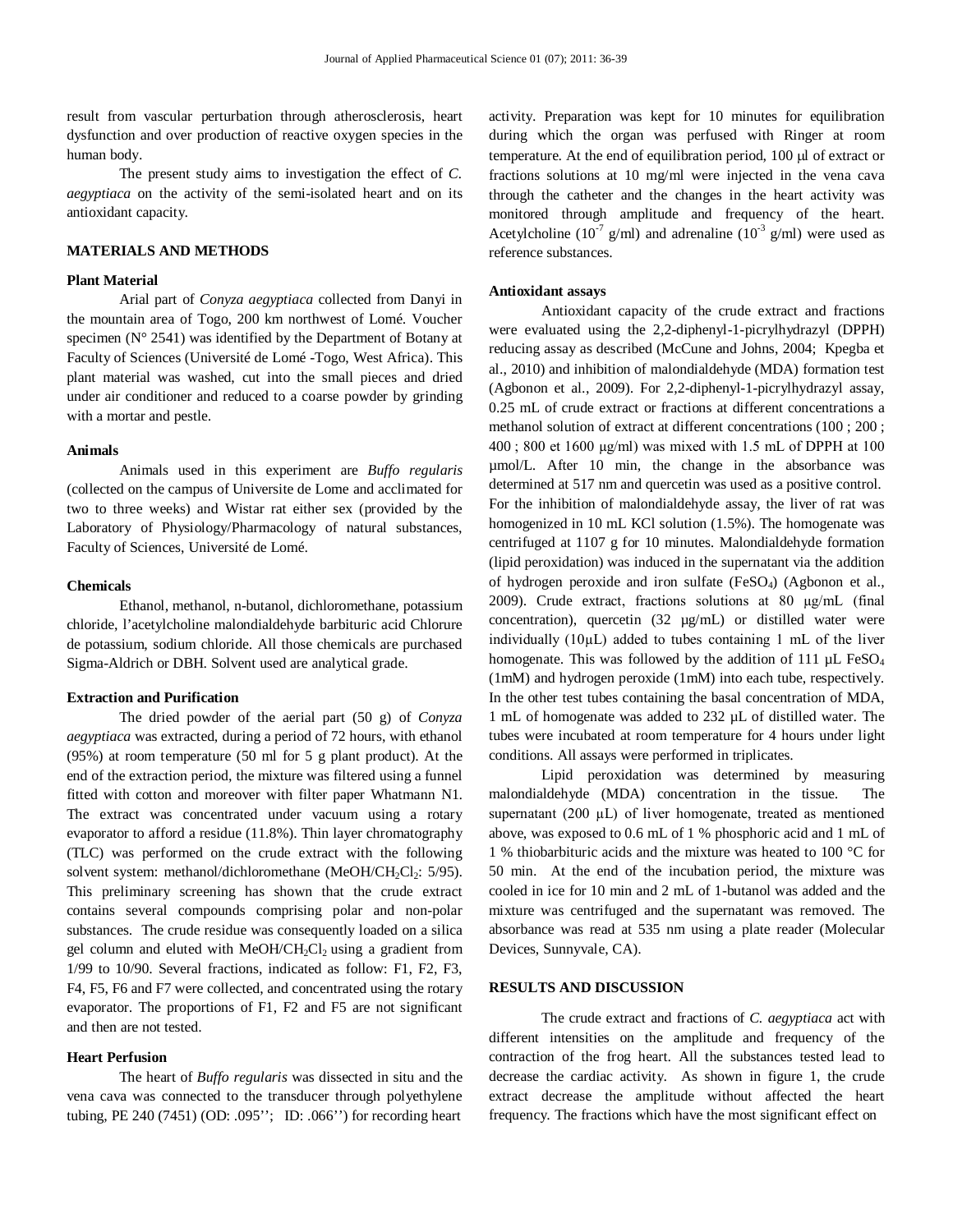

**Fig 1**. Effect of crude extract and fractions of *Conyza aegyptiaca* on the frog heart activity in situ. *Buffo regularis* heart was connected to the transducer and 100  $\mu$ l of extract or fractions solutions at 10 mg/ml were injected in the vena cava through the catheter and the changes in the heart activity was monitored through amplitude and frequency of the heart.

the heart activity are F3, F4 and F6. These fractions decrease significantly the amplitude of the heart contraction. The effect on the heart amplitude is peculiarly significant two fractions F3 and F4. The decrease resulted from these two fractions are too pronounced that their presence in any extract of *Conyza aegyptiaca* may justify its cardio-moderator effect. Indeed, *C. aegyptiaca* is used traditionally to alleviate cardiovascular disorders. It is well

**Table 1**. Effect of crude extract and fractions of *Conyza aegyptiaca* on the amplitude and frequency of frog heart. Extract or fractions solutions were injected in the vena cava of *Buffo regularis*. Means are  $\pm$  SD (n = 4).

| Crude extract/<br><b>Fractions</b> | % of variation<br>of frequency | % of variation<br>of the amplitude |
|------------------------------------|--------------------------------|------------------------------------|
| Crude extract                      | $-3.12 + 3.12$                 | $-15.22 + 14.65$                   |
| F <sub>3</sub>                     | $3.33 + 3.33$                  | $-39.44 + 15.82$                   |
|                                    |                                |                                    |
| F <sub>4</sub>                     | $5.55 + 5.55$                  | $6.25 + 3.6$                       |
| F6                                 | $3.33 + 3.33$                  | $-20.42 + 8.26$                    |
| F7                                 | $-8.32 \pm 8.32$               | $8.38 + 2.13$                      |
| Acetylcholine $10^{-7}$            | $5.55 \pm 5.55$                | $-82.95 \pm 7.95$                  |
| Adrénaline $10^{-3}$               | 12.5                           | 166.6                              |

**Table2**. Free Radical–Scavenging activity of crude extract and fractions of *Conyza aegyptiaca* using DPPH method; Means are  $\pm$  SD (n = 3).

| $CI50 \ (\mu g/ml)$ |
|---------------------|
| $1243.3 \pm 16.2$   |
| >1600               |
| >1600               |
| >1600               |
| >1600               |
| $21.26 + 2.3$       |
|                     |

**Table 3**. Effect of crude extract and fractions of *Conyza aegyptiaca* on the malondialdehyde (MDA) formation induced by hydrogen peroxide in rat liver. MDA formation was induced in vitro on the rat liver homogenate by hydrogen peroxide. Means are  $\pm$  SD (n = 3).

| <b>Crude extract/Fractions</b> | <b>Concentration of MDA (nM/ml</b> |
|--------------------------------|------------------------------------|
| Crude extract                  | $83.90 \pm 7.76$                   |
| F3                             | $84.10 + 6.32$                     |
| F4                             | $74.71 + 8.78$                     |
| F6                             | $77.15 + 7.87$                     |
| F7                             | $68.08 + 13.51$                    |
| Control                        | $78.95 + 10.46$                    |
| <b>Basal MDA</b>               | $3.33 + 0.75$                      |
| Quercetin                      | $19.42 + 0.177$                    |

established that cardiovascular diseases have several causes that may involve the dysfunction of the heart (Mao et al., 2010) and or the failure in normal activity of the blood vessels in systemic circulation (Klein et al., 2007; Burke et al., 2008). Blood vessels obstruction leading to cardiovascular disorder, result mainly from reactive oxygen species and oxidative stress, and known as atherosclerosis.

Antihypertensive substances may have central effect on the heart or peripheral effect on blood vessels by inhibiting atherosclerosis. Compounds that have antioxidant effect are particularly therapeutics importance in atherosclerosis pathway of cardiovascular diseases because reactive oxygen species (ROS) are involved in the physiopathology of atherosclerosis (Vogiatzi et al., 2009). For those purposes, antioxidant effect of the crude extract and different fractions are investigated. The results showed in tables 1 and 2 indicated that the crude extract and fractions have no significant effect on DPPH reduction and on the MDA formation induced by hydrogen peroxide in rat liver. Those results indicated that the ethanol extract and different fraction of *Conyza aegyptiaca* isolated in the present study have no antioxidant and then may not inhibit atherosclerosis. However, previous investigations were demonstrated antioxidant effects of compounds isolated from the arial part of this plant (Mahmoud et al., 2009).